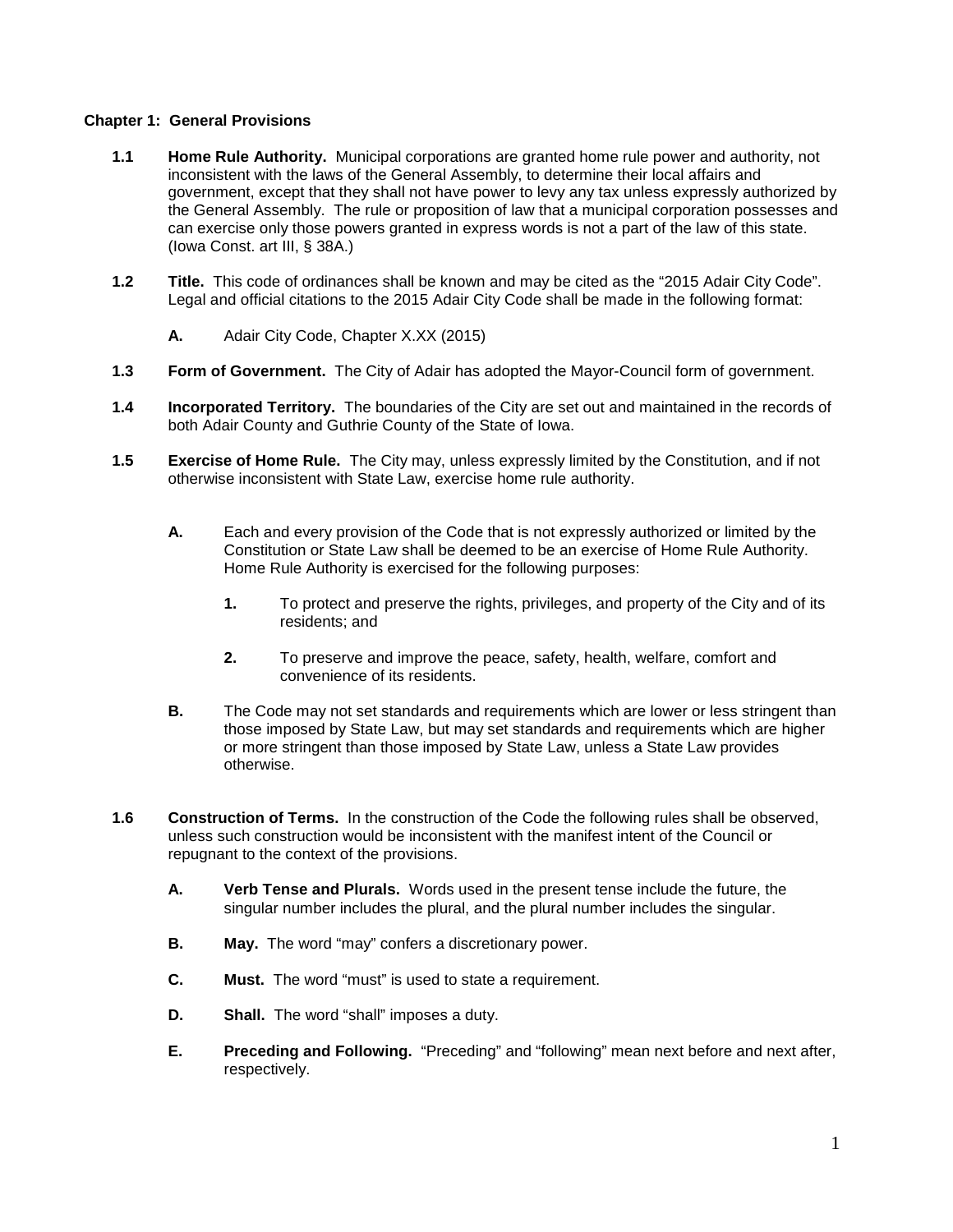- **F. Interpretation.** All general provisions, terms, phrases, and expressions contained in the Code shall be liberally construed in order that the true intent and meaning of the Council may be fully carried out.
- **G. Extension of Authority.** Whenever an officer or employee is required or authorized to do an act by a provision of the Code, the provision shall be construed as authorizing performance by a regular assistant, subordinate, or a duly authorized designee of said officer or employee.
- **1.7 City Seal.** The City Seal shall be a seal circular in form, the center of which shall be the words, "City Seal", and the same is declared to be the city seal. The City Seal shall be in the custody of the Clerk and attached by him or her to all transcripts, orders, certificates, or measures which it may be necessary and proper to authenticate.
- **1.8 Election Method.** In accordance with Chapter 376.3 of the Code of Iowa, all candidates for City elective municipal office shall be nominated under the provisions of Chapter 45 of the Code of Iowa, or its successors.
- **1.9 Fiscal Management.** The structure and procedures for the fiscal management of the City shall be governed by resolution of the Council, unless specifically provided for otherwise in another portion of the Code.
- **1.10 Operating Procedures.** Operating procedures for departments and services of the City shall be governed by resolution of the Council, unless specifically provided for otherwise in another portion of the Code.
- **1.11 Procedure for Administrative Hearing.** Administrative hearings are conducted by an officer or body of the City, subject to regulations as may be prescribed by various sections of this Code. The matter involved in the hearing may be an appeal to an order or a request subject to the approval of the officer or body of the City. All administrative hearings conducted by an officer or body of the City shall be conducted according to the following rules.
	- **A. Public Notice.** A notice providing the date, time, place, and subject matter of the hearing shall be published in a newspaper, having a general circulation in the City, not less than four (4) days and not more than twenty (20) days from the day of the hearing, unless provided for otherwise in another portion of the Code.
	- **B. Location.** All administrative hearings shall be conducted at the City Hall, located at 320 Audubon St.
	- **C. Order.** The order for the hearing shall be as follows:
		- **1.** The hearing officer or chairman of the body shall provide a summary of facts relating to the subject matter of the hearing.
		- **2.** The hearing officer or chairman of the body shall first call upon the appellant to present any relevant evidence on the matter. The time limit for this presentation shall be reasonable and will be set by the hearing officer or the chairman of the body.
		- **3.** The hearing officer or chairman of the body shall then allow any other party, if any, aggrieved by the matter to present any relevant evidence. The hearing officer or the hearing body shall retain its discretion over allowing other parties to participate in the hearing and remotely affected parties will not be allowed to participate. The time limit for these presentations shall be reasonable and will be set by the hearing officer or the chairman of the body.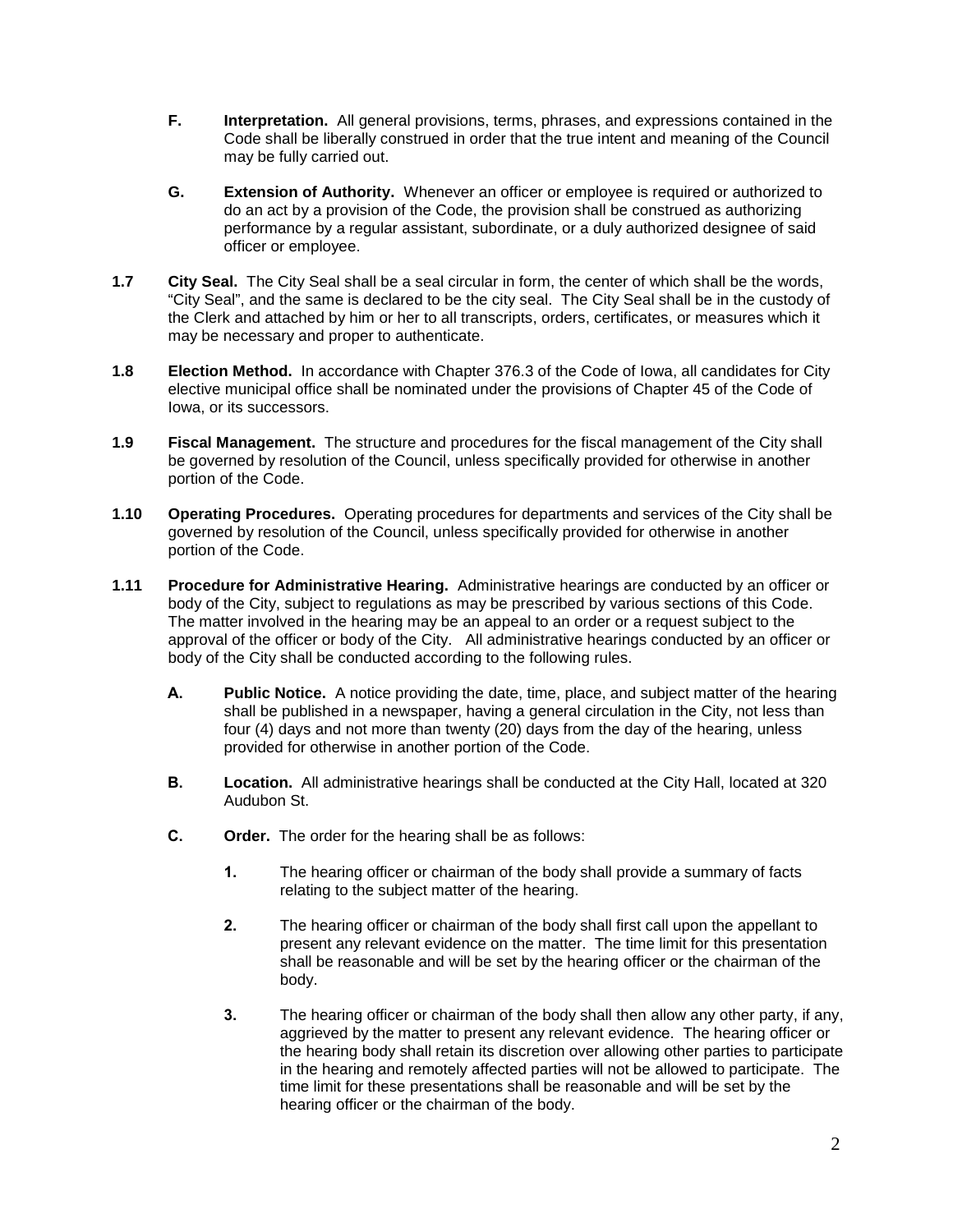- **4.** A representative of the City shall then present any evidence relevant to the subject matter of the request. The time limit for this presentation shall be reasonable and will be set by the hearing officer or the chairman of the body.
- **5.** The hearing officer or chairman of the body shall then allow the appellant to rebut any evidence presented by any other party. The time limit for this presentation shall be reasonable and will be set by the hearing officer or the chairman of the body.
- **D. Relevant Evidence.** Relevant evidence has a tendency to make an assertion of a party more or less probable than it would be without the evidence and relates to a fact that is of consequence in determining the action. The source of relevant evidence may be case law or statutes, surveys, plats, photographs, plans, expert opinion, competent witnesses with personal knowledge of the matter, or any other information whose probative value is not outweighed by a danger of one or more of the following: unfair prejudice, confusing the issues, misleading the hearing officer or body, undue delay, wasting time, or needlessly presenting cumulative evidence.
- **E. Conduct.** The following rules shall also apply to the conduct of an administrative hearing.
	- **1.** Each side shall proceed without interruption and all arguments shall be addressed to the hearing officer or body.
	- **2.** No argument between individuals will be permitted.
	- **3.** A party may, upon reasonable request, receive approval from the hearing officer or chairman of the body, to ask questions of witnesses offered by another party.
	- **4.** During the hearing, the hearing officer or members of the body will be given an opportunity to ask questions and to make any appropriate comments.
	- **5.** No party shall cause undue delay or needlessly present cumulative evidence.
	- **6.** If an applicant or appellant fails to appear for any appeal, in the hearing officer or body's sole discretion, the hearing officer or body may deny the appellant's request.
	- **7.** The hearing officer or body may recess and continue the appeal to another hearing as necessary or defer action on any appeal whenever it concludes that additional evidence is needed or that alternate solutions need further study.
	- **8.** The hearing officer or body, as appropriate, shall render a decision on the matter at any time within forty-eight (48) hours from the conclusion of the hearing process. A decision on more than one request within one type of appeal may be by issued at the same time. The concurring vote of a majority of members of a body shall be necessary to make any decision.
	- **9.** A hearing officer or member of the body that has a substantial interest in the outcome of the matter shall recuse himself or herself from participating in the manner. Legal Counsel to the City shall advise the hearing officer or body on any potential conflict of interest that may exist.
- **1.12 Collection of Debts.** The Mayor or other appointee of the Council shall be authorized to collect any debt owed to the City through all lawful means, including but not limited to, the imposition of